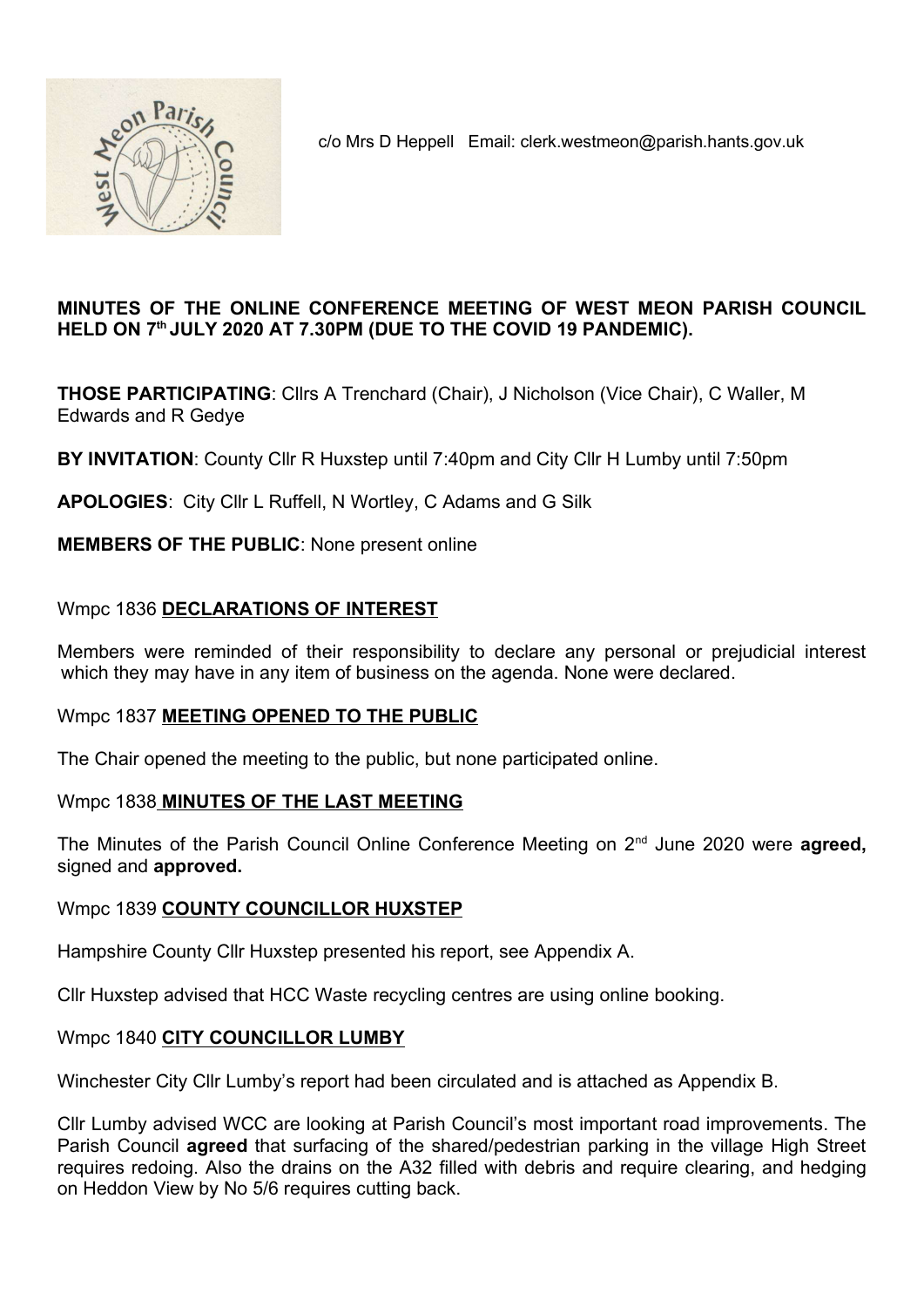Cllr Lumby advised that MPs Hines and Drummond are to be reminded about motorbike issues on the A32 and the consideration of acoustic cameras and noise level restrictions.

## Wmpc 1841 CLERK'S REPORT

- The AGAR 19/2020 audit report accounts have been sent to the PKF external auditors for consideration and notifications have been displayed on the noticeboard and website regarding inspection rights, which start on the  $6<sup>th</sup>$  July and finish on 17<sup>th</sup> August 2020.
- SDNP CIL £1,985 contribution towards the outdoor gym has been paid into WMPC account.
- Code of conduct and register of interest forms for co-opted Councillors has been signed at a meeting with new Councillors and sent to WCC democratic services.
- Opening of Play Area Notices have been prepared and displayed at the WM play areas and a huge thank you to Cllrs Edwards and Trenchard for cleansing and disinfecting play equipment before it was reopened.
- Walk around the village assets due before the next meeting in September and volunteers required. It was agreed that Cllr Waller will organize this with Cllrs Edwards and Silk

# TO RECEIVE WORKING GROUPS

## Wmpc 1842 PLANNING

- i) SDNP/20/01263/FUL Whitewool Farm Whitewool Lane East Meon Petersfield GU32 1HW Proposal: Nitrate removal and net biodiversity gain scheme through ecological enhancement. It was agreed that NO OBJECTION would be raised.
- ii) 4 Meonwara Crescent West Meon GU32 1LY Proposal: Proposed two storey rear extension and conversion of linked outbuilding. It was agreed that NO OBJECTION would be raised.

# Wmpc 1843 FINANCE AND ADMINISTRATION

# i) West Meon Parish Council Working Groups 2020-21

#### Finance & Administration

- Finance Cllrs Nicholson, Adams
- Budget/Future Expenditure/Grants Cllr Nicholson
- Clerk HR Cllr Trenchard

#### Planning

- Planning Applications Cllrs Waller, Trenchard
- Strategic Planning/SDNP Cllr Silk
- VDS Enhancement Cllrs Trenchard, Waller

#### Highways and Transport

● Cllrs Waller / Edwards

## Environment

- Recreation Ground Cllrs Waller, Wortley, Edwards
- Rights of Way/Footpaths Cllrs Silk, Wortley
- Meon Valley Trail Cllrs Silk, Wortley
- River Flooding Cllrs Waller, Silk, Wortley, Gedye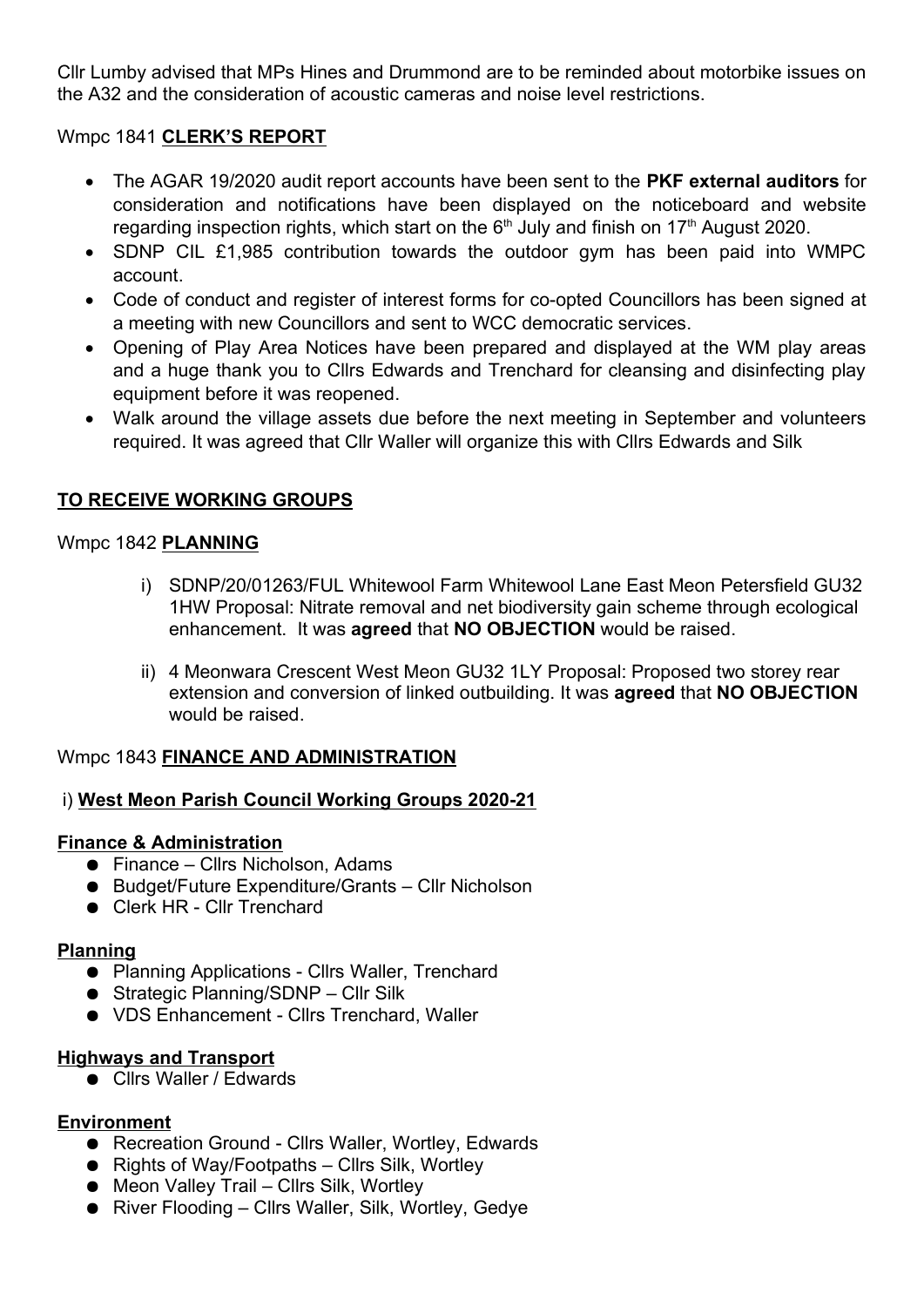# **Community**

- Local Authority Housing Cllr Adams
- $\bullet$  Disabled and Elderly Cllr Adams

## **Communications**

- Parish News Cllrs Nicholson, Adams
- Website Cllrs Adams, Nicholson
- Walks Leaflets Cllr Adams

## Appointment to Outside Bodies

- Village Hall Committee Cllr Adams
- West Meon & Warnford Sports Club Cllr Waller
- Hampshire Association of Local Councils (HALC) Cllr Trenchard

## Community Liaison Representatives

- Touchet Trust Malcolm Edwards
- Footpaths and Rights of Way Martin Cowell
- Village Shop Committee Cllr Trenchard
- Highways David Compton
- Bob Russell Trust Cllrs Trenchard, Waller
- Neighbourhood watch Robin Gedye,

(ii) The proposed projects were agreed

- Climbing frame for the play area Cllr Wortley lead
- Sand pit to be covered in in September and lawn seeded. Cllr Edwards lead.
- Cleaning of cross and war memorial considered following quotes and Cllr Waller to investigate War Memorial Trust grant
- Crown Lift Holm oak TPO and shrubs managed following walk around Parish Council assets
- Signs to be prepared for outdoor gym adult use only. Cllr Waller lead
- VDS Cllr Waller to chase SDNP
- Use of Parish Council recreational area for groups Cllr Trenchard Lead
- Management Plan for Groundworks and strimming required Cllr Edwards lead

iii)The proposed budget for 2019/20 was **agreed** 

| iv) Schedule of Payments                      |        |
|-----------------------------------------------|--------|
| Payments 7th July 2020                        |        |
| <b>BACS</b> Information Commissioner's Office | £12.00 |
| <b>BACS D Heppell salary July</b>             |        |
| <b>BACS D Heppell Expenses</b>                | £41.18 |
| <b>HMRC</b>                                   | £13.20 |

It was unanimously **agreed** to approve the schedule of payments.

# Wmpc 1844 COMMUNITY, RECREATION AND TRANSPORTATION

Any further items for the Parish News to be submitted to Cllr Adams.

Cllr Waller has 3 dates for the Lengthsman:  $21^{st}$  July 2020,  $23^{rd}$  September 2020 and  $21^{st}$  January 2021.

# Wmpc 1845 ITEMS TO BE CONSIDERED AT THE NEXT MEETING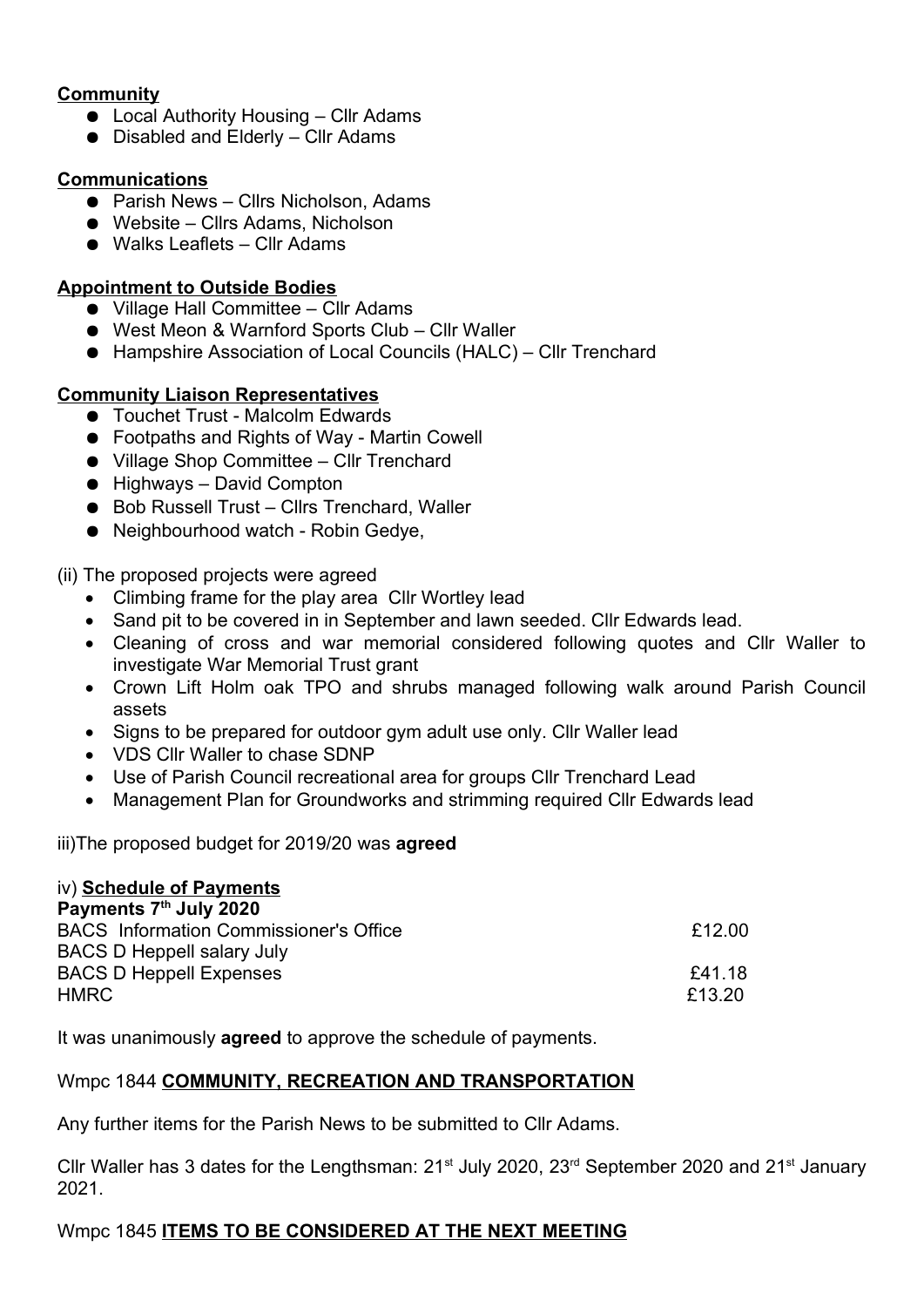Walk around the Parish Council assets, proposed projects, cleaning of cross and war memorial, Groundworks, Parish News

# Wmpc 1846 DATE OF NEXT MEETINGS

Tuesday 1<sup>st</sup> September 2020, Tuesday 6<sup>th</sup> October 2020, Tuesday 3<sup>rd</sup> November 2020, Tuesday 1<sup>st</sup> December 2020, location to be agreed.

The meeting closed at 9.00pm

Chair ……………………….

# Appendix A Cllr Roger Huxstep Member for Meon Valley Division

# Hampshire County Council Divisional Report for West Meon Parish Council Coronavirus (COVID-19)

It is more than regrettable that the virus is still with us although it is on the decline and we have entered a new era of lockdown easing. Many of our residents are quite rightly still fearing this pandemic; equally many are sticking zealously to the mantra "Stay Home, Protect the NHS, Save Lives".

To enjoy this summer safely:

- Stay two metres apart from others. If this isn't possible, it's one metre plus which also requires something extra to be in place such as a screen or face-covering
- Stay at home and get tested if you have symptoms
- Wear a face covering on public transport or in enclosed spaces
- Wash your hands often and as soon as you get home

Please be assured that specialists from Public Health England (PHE) are still working with Hampshire County Council and NHS colleagues to continue to help combat this pestilence. The priority is to ensure critical local services to Hampshire residents are maintained and signposting people to the most up-to-date official sources of information and advice.

The Coronavirus Hampshire Helpline Hantshelp4vulnerable is for frail or vulnerable residents who do not have support from family, friends or their local community, and who need urgent assistance with essential food or household supplies, the collection of medication, or who are at risk of loneliness. Anyone in need of help can call 0333 370 4000 seven days a week, from 9am-5pm. Hantshelp4vulnerable provides advice and information, as well as co-ordinating requests for practical help, passing them through to the appropriate Local Response Centre – there is one based in each of Hampshire's 11 districts.

# Household Waste Recycling Centres (HWRCs)

A new **pre-booking system** for residents to access Household Waste Recycling Centres (HWRCs) to manage demand and reduce queuing traffic was introduced at all Hampshire HWRCs from Monday 15 June.

Please remember, government guidelines state the public should stay at home as much as possible to stop coronavirus spreading. Please consider whether it is essential that your waste is disposed of at this time. We thank all Hampshire residents for your continued patience and cooperation.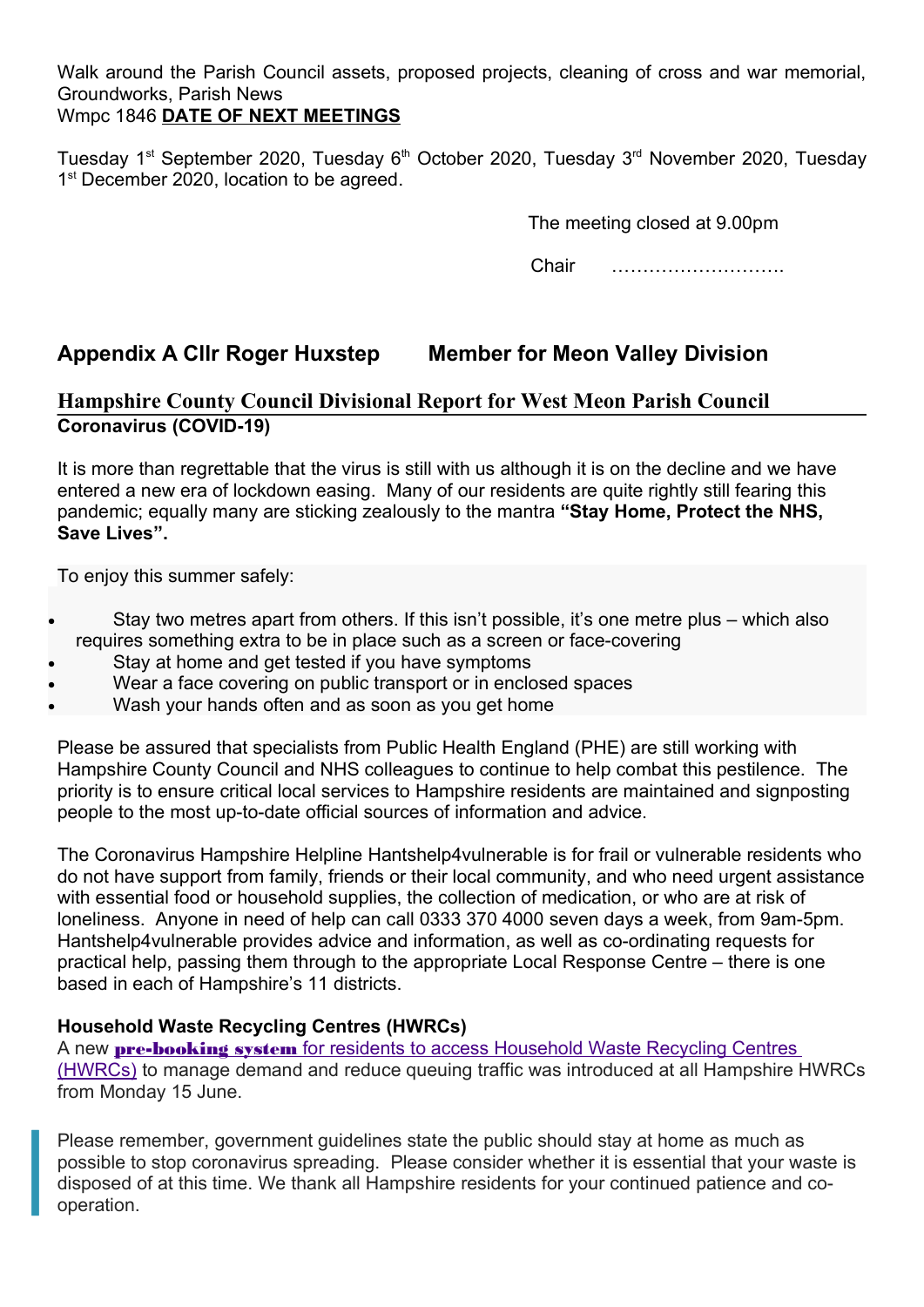Please note that site staff will implement a practical system that closes the queue at an appropriate point. This could mean that if there is a large number of vehicles in the queue before closing time, they may be advised that they should return another day. In some circumstances this could be an hour or more prior to closing.

Whilst a restricted service is available, we request that residents limit themselves to one visit a week. You may be turned away if you make a second visit within this period.

The following measures will be in place at all sites:

- Use of sites is only for essential disposal of waste whereby storing such waste causes a risk of injury or to health
- As per government guidelines, residents who are clinically extremely vulnerable and are shielding are strongly advised not to visit a site
- Restricted numbers of vehicles will be permitted to access the site at any one time and site staff will enforce this at the site entrance
- We ask that one person per household visit the HWRC. Only the driver will be permitted to leave the vehicle to handle and dispose of waste. Blue Badge holders who are unable to dispose of waste without assistance will be exempt from this rule.
- Commercial vehicles are permitted as we recognise this might be the only mode of transport for some households. Vans should be bringing no more waste than that which would fit in an average saloon car boot. Site staff may decline access to any vehicles carrying large volumes of waste due to current high demand.
- Trailers are not permitted. Enforcement of social distancing on site means severely reduced capacity for manoeuvring trailers.
- To ensure the safety of residents and site staff, no walking in of waste is permitted.
- Due to social distancing measures, unfortunately site staff will be unable to provide any assistance with unloading material or carrying material. Please ensure you only bring the amount of waste you can comfortably carry and empty into containers.
- All site users must keep a 2-metre distance from others at all times.
- For your own safety, please wear gloves.
- Most waste materials will be accepted. Materials not accepted at this time include textiles and chargeable waste streams (soil, rubble, plasterboard and asbestos). Please do not bring these items to site.
- CCTV is in operation and body cams will be utilised by site staff.
- Reuse sales areas will remain closed. Where possible, please continue to store items of furniture or donate to local furniture charities / use online platforms. Please see the Smart Living website for more information on furniture reuse.

Please note there is likely to be queuing at the sites, please be patient or consider visiting at a less busy time. There will be zero tolerance of abuse of site staff and staff will be wearing body cameras.

The start date for the HWRC vehicle registration scheme has been postponed in light of the ongoing Coronavirus pandemic. The online vehicle registration system remains open and we encourage residents to take the opportunity to register their vehicles ahead of the scheme opening.

All of Hampshire's 24 Household Waste Recycling Centres (HWRCs), alongside HWRCs in Southampton and Portsmouth, are now open from 10am to 6pm. Use of sites is only for essential disposal of waste whereby storing such waste causes a risk of injury or to health.

The new pre-booking system to manage demand and reduce queuing traffic was introduced to regulate traffic to avoid congestion. Do check the hants.gov.uk website for the latest information. As per government guidelines, residents in the specified vulnerable category (those who are